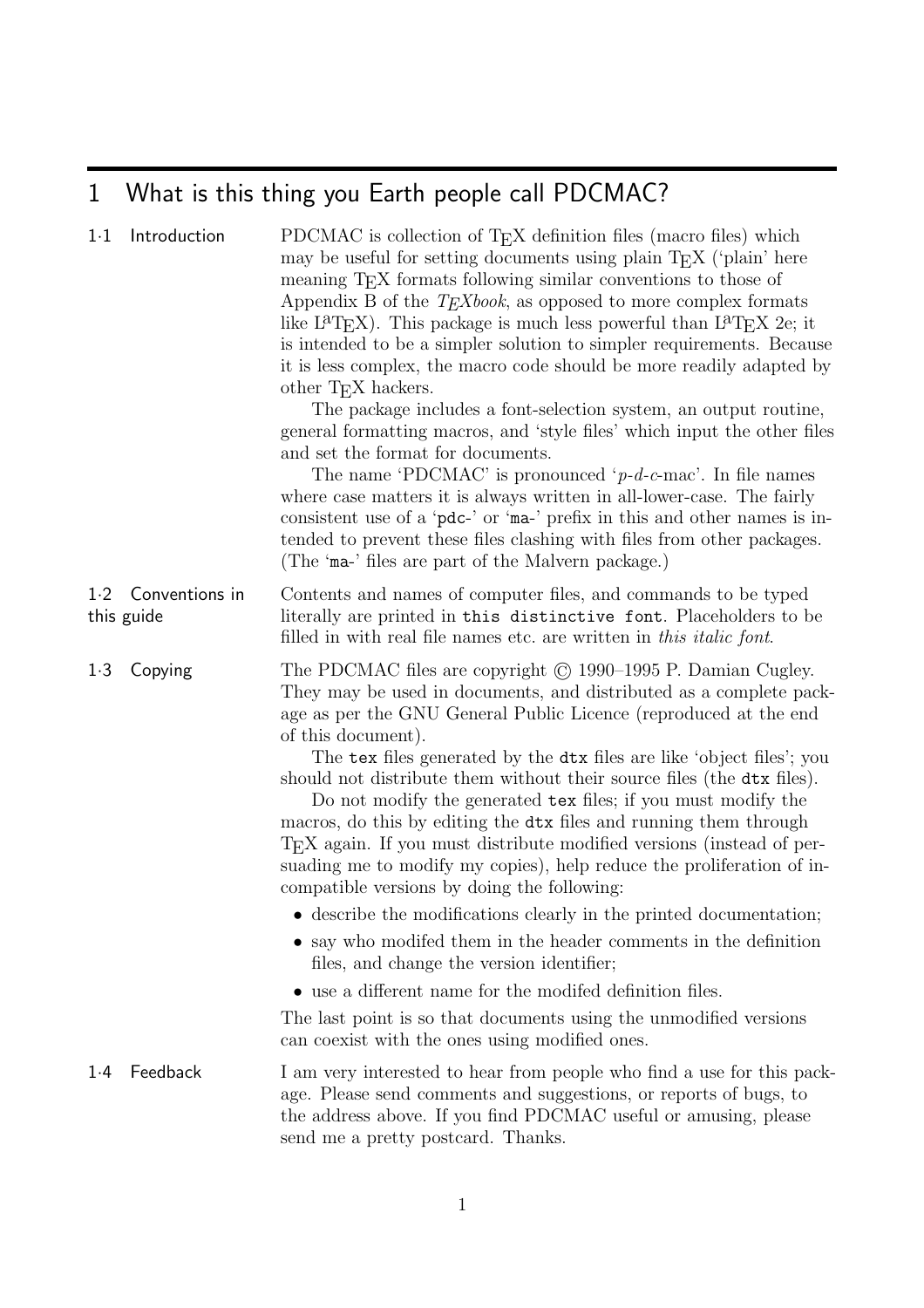# 2 Unpacking and installing the files

| $2 \cdot 1$<br>Unpacking             | Two common formats for archives are                                                                                                                                                                                                                                                                                                                                                                                                                                                                                                                                                                                                                                                                                                                                                                                                                                |
|--------------------------------------|--------------------------------------------------------------------------------------------------------------------------------------------------------------------------------------------------------------------------------------------------------------------------------------------------------------------------------------------------------------------------------------------------------------------------------------------------------------------------------------------------------------------------------------------------------------------------------------------------------------------------------------------------------------------------------------------------------------------------------------------------------------------------------------------------------------------------------------------------------------------|
|                                      | • (on Unix) tar files, compressed using GNU zip (gzip), and                                                                                                                                                                                                                                                                                                                                                                                                                                                                                                                                                                                                                                                                                                                                                                                                        |
|                                      | $\bullet$ (on MS-DOS) PKZIP-style archives.                                                                                                                                                                                                                                                                                                                                                                                                                                                                                                                                                                                                                                                                                                                                                                                                                        |
|                                      | Compressed tarfiles will have names like pdcmac-1.0.tar.gz or<br>pdcmac10.tgz (the latter form is required by $ISO-96601$ file sys-<br>tems). Unpack the package with something like                                                                                                                                                                                                                                                                                                                                                                                                                                                                                                                                                                                                                                                                               |
|                                      | zcat pdcmac10.tgz   tar -xf -                                                                                                                                                                                                                                                                                                                                                                                                                                                                                                                                                                                                                                                                                                                                                                                                                                      |
|                                      | This generates a new directory called pdcmac-1.0.<br>PKZIP archives unpack files into the current directory, so they<br>are unpacked like this:                                                                                                                                                                                                                                                                                                                                                                                                                                                                                                                                                                                                                                                                                                                    |
|                                      | md pdcmac<br>cd pdcmac<br>$unzip a:\pmb{0zip$                                                                                                                                                                                                                                                                                                                                                                                                                                                                                                                                                                                                                                                                                                                                                                                                                      |
|                                      | assuming the zipfile is so named.<br>There is a list of the files in the release in the appendix.                                                                                                                                                                                                                                                                                                                                                                                                                                                                                                                                                                                                                                                                                                                                                                  |
| 2.2<br>Generating the<br>macro files | The macro files are packaged with their documentation in $dx^2$ files;<br>run plain T <sub>E</sub> X on each of the dtx files in turn to generate the macro<br>files and the printed documentation. The resulting definition files<br>have almost no comments in them; instead you must read the dtx<br>files or the printed documentation.<br>The macro files are written in the current working directory.<br>They are identical to the code lines in the printed documentation<br>(they are generated from the same text in the dtx files).<br>There is a file pdcmondo.tex which reads all of the dtx files in<br>turn except $p$ <b>dcsty.dtx</b> and produces one large $(70 + p$ pages) docu-<br>ment as well as all their macro files. This is most useful if you want<br>to make a printed listing rather than keeping dvi files for reading on-<br>line. |
| 2.3<br>Installing the<br>files       | The definition $(\text{tex})$ files belong in a directory where $T_{\text{F}}X$ can find<br>them. In the new soon-to-be-standardized file name conventions                                                                                                                                                                                                                                                                                                                                                                                                                                                                                                                                                                                                                                                                                                         |
|                                      | $1$ ISO 9660 is the standard for CD-ROM file systems. Its file names are like<br>MS-DOS file names: a sequence of 8-letter components followed by a '.' and<br>three-letter suffix. ISO 9660 names use capital letters, but on case-sensitive op-<br>erating systems these are usually transliterated to lower-case.<br><sup>2</sup> The L <sup>a</sup> T <sub>E</sub> X 2e distribution uses the file name suffix $dx$ for files with a simi-<br>lar function. Unlike the L <sup>3</sup> T <sub>E</sub> X system, the dtx files for PDCMAC produce the<br>printed documentation and unpack the macro files themselves using a single<br>macro file pdccode.tex and a single run through plain $TFX$ ; there are no drv<br>or ins files.                                                                                                                           |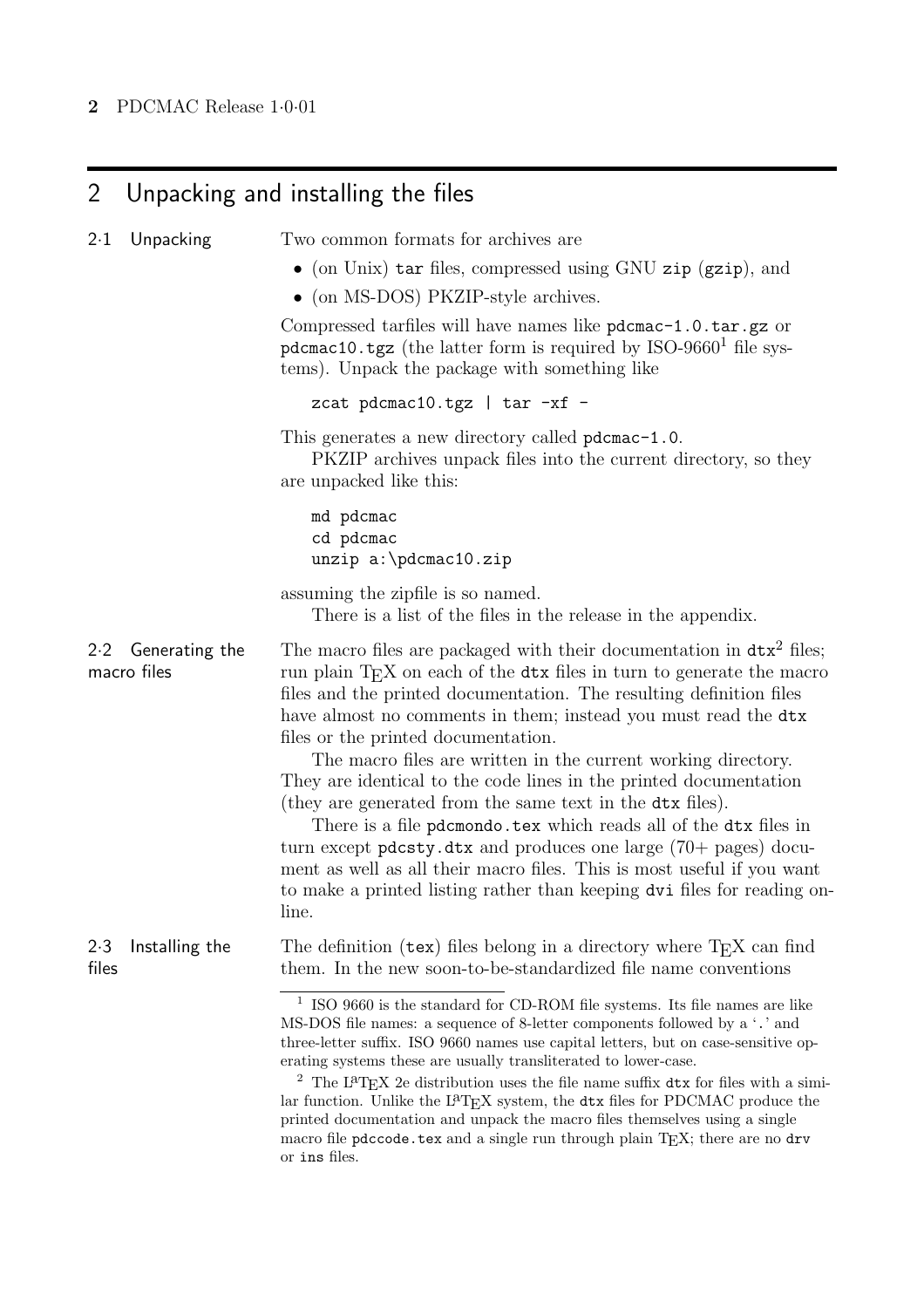TWG-TDS 0·61<sup>3</sup> this is the directory \$texmf/tex/plain/pdcmac/. On older systems, the files go with all the other macro files.

With TWG-TDS 0·61 the documentation goes in \$texmf/doc/ plain/pdcmac/. If you do not have a directory for documentation, the documentation files might as well go in the  $T_{E}X$  inputs directory as well.

- 2·4 Configuration on Unix systems There is a configure script and makefile template included, which allows the process of unpacking to be run automatically on Unix systems.<sup>4</sup> The remainder of this section assumes you are installing PDCMAC on a Unix system.
- 2·5 Running configure Start by running a Bourne Shell on the configure script, by typing 'sh configure'. This examines your file system and attempts to guess suitable directories in which to put macro and documentation files. The configure script understands options listed in Table 1.

| Table 1 |  |  | Options for configure. Other options are ignored. |  |  |  |  |
|---------|--|--|---------------------------------------------------|--|--|--|--|
|---------|--|--|---------------------------------------------------|--|--|--|--|

| Option                     | Meaning                                                                                                                                                                              |
|----------------------------|--------------------------------------------------------------------------------------------------------------------------------------------------------------------------------------|
| $-h, -h$ elp               | Print a summary of options                                                                                                                                                           |
| -n, --no-create            | Create config.status but don't run it to make makefile.                                                                                                                              |
| $-\tau$ <i>dir</i>         | Says where to find a T <sub>E</sub> X directory hierarchy. For example, $-\tau$                                                                                                      |
| $-$ texmf= $dir$           | /usr/texmf' or '-t/usr/local/lib/tex3.14/tex'. The configure<br>script will often guess correctly without this option.                                                               |
| $-pdir$<br>--prefix= $dir$ | Specifies the parent of the T <sub>E</sub> X directory, for example, $-\frac{p}{\arctan^2}$ or<br>'-p/usr/local/lib'. This is for compatability with the GNU coding<br>standards.    |
| $-vtds$<br>$--with$ -ds    | Specify that the $T_{E}X$ directory uses some approximation to the<br>TWG-TDS 0.61 file name conventions. This should not be necessary<br>as configure will usually guess correctly. |

The configuration process creates a script config.status which records the configuration; running config.status generates a file makefile<sup>5</sup> from the template makefile.in.

The config.status script has one option  $-r$  (or  $-r$  echeck), which re-runs configure with the same arguments as were used to generate config.status; any options following  $-r$  are passed to configure.

<sup>3</sup> The TUG Working Group on a TEX Directory Structure, *A Directory Structure for Implementation-Independent TEX Files* Version 0·61 (ftp: //ftp.th-darmstadt.de/pub/tex/TDS-compliant/draft/twg-tds.dvi, 10 February 1995).

<sup>4</sup> The configuration system is based on the GNU Coding Standards, but was written by hand rather than using Autoconf.

<sup>5</sup> Usually a makefile is called Makefile, but I wanted to make the package proof against file name munging from being copied onto MS-DOS discs.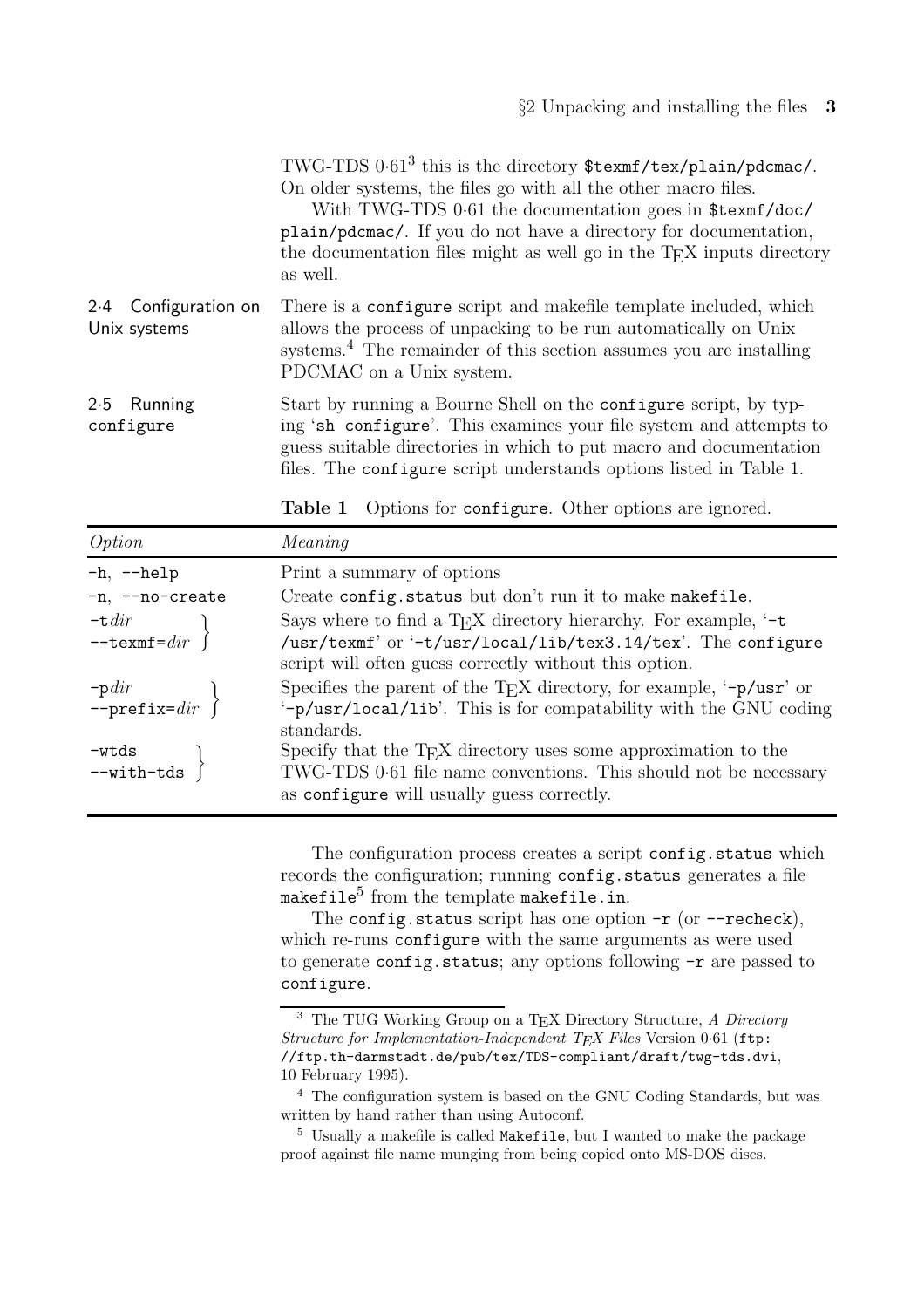## **4** PDCMAC Release 1·0·01

2·6 Running make Now you can use the make command to unpack and install all the files. Do 'make' to generate all the definition files and documentation. Then 'make install' to copy the macros into  $T_{E}X$ 's macros directory and the documentation into T<sub>E</sub>X's documentation area (assuming there is one). The standard targets which the makefile understands are listed in Table 2.

Command Meaning make all Generate all the definitions files and dvi files make install Generate the definition files and copy them in to  $T_{F}X$ 's macro area. Also copy the dvi files into  $T_{E}X$ 's documentation area, if possible. make uninstall Delete all the files that 'make install' would install. make mostlyclean Delete some files but not as many as 'make clean'. make clean Delete files from the current directory that are normally created by 'make all'. Don't delete files that could be built using the makefile but which come with the distribution. make distclean Delete some more files, including those made by configuration. If you have unpacked the files and generated the macro files without creating any other files, this should leave only the files in the distribution. make realclean Delete files deleted 'make distclean' and any others that can be rebuilt using the makefile. make TAGS Generate a tags table file for Emacs. make dist Make a tarfile and zipfile for the package.

**Table 2** Conventional targets defined in makefile.

# 3 Using PDCMAC style files for your documents

Normally a document will start by reading one of the style files, which in turn load the various definition files. The style files are intended to be more-or-less compatible with each other. I have arbitrarily divided the style files into 'leaflets' and 'docs'.

3·1 Leaflet styles A leaflet is only a few pages, so does not need a table of contents or division into large units. There is still a \section command, but it is designed for smaller divisions than the \section command used in 'docs' (in a leaflet, \section produces a heading with prominence similar to that produced by **\subsec** in a doc).

> A leaflet-style document has no front matter, and so should start with some sort of heading for the title.

\input pdccmlft

 $\mathcal{t}$  title  $\mathcal{t}$  \noheadlinetrue commands to generate the title at the top of the first page text of the document, perhaps using \section commands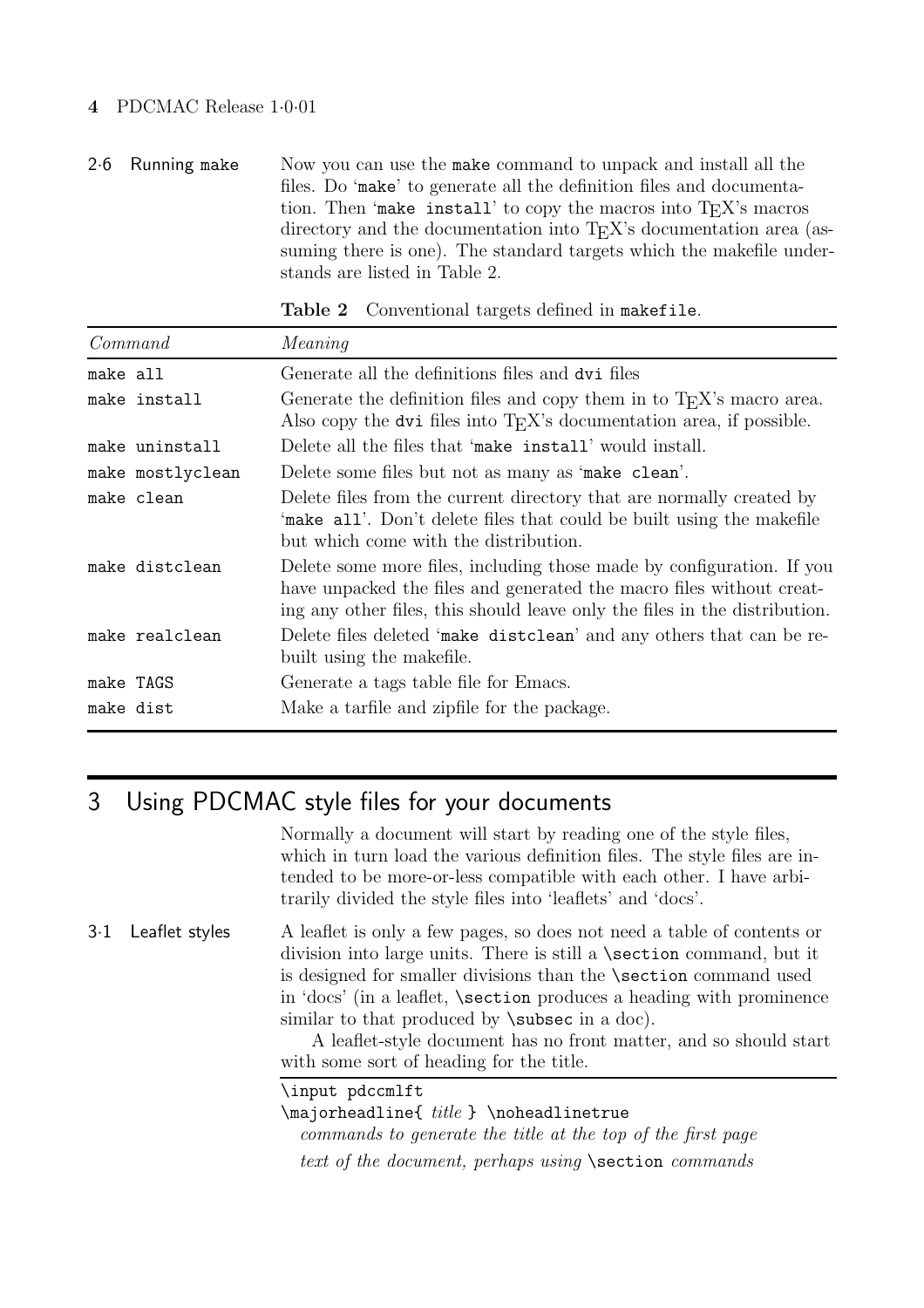\bye

| 3.2 | Doc styles   | A doc is something larger than a leaflet but smaller than a book. It<br>has a table of contents and numbered sections and subsections, with<br>section titles being reproduced in the headline. There is no provi-<br>sion for cross-references and automatic bibliography (which require<br>an aux file and at least two passes through $T_{\rm E}X$ ).<br>Sections may be grouped into larger divisions I have called <b>parts</b> .<br>Parts are numbered independently of sections, in upper-case roman<br>numerals. (There is no special reason for not numbering sections)<br>within parts; I just prefer to have fewer levels of numbering, so we<br>get ' $\S 12.6$ ' instead of 'Subsection 4.1.6'.)                                                                                                                                                                     |
|-----|--------------|-----------------------------------------------------------------------------------------------------------------------------------------------------------------------------------------------------------------------------------------------------------------------------------------------------------------------------------------------------------------------------------------------------------------------------------------------------------------------------------------------------------------------------------------------------------------------------------------------------------------------------------------------------------------------------------------------------------------------------------------------------------------------------------------------------------------------------------------------------------------------------------|
|     |              | \input pdccmdoc<br>\part{ $title$ } $—or$ \majorheadline{ $title$ }<br>\section{ title }<br>contents of section                                                                                                                                                                                                                                                                                                                                                                                                                                                                                                                                                                                                                                                                                                                                                                   |
|     |              | more sections                                                                                                                                                                                                                                                                                                                                                                                                                                                                                                                                                                                                                                                                                                                                                                                                                                                                     |
|     |              | \frontmatter<br>front matter<br>\endfrontmatter<br>\bye                                                                                                                                                                                                                                                                                                                                                                                                                                                                                                                                                                                                                                                                                                                                                                                                                           |
| 3.3 | Front matter | The front matter of the document—the title page, preface, forword,<br>etc.—must be printed <i>last</i> , with the table of contents at the end of<br>the front matter; this is so that the table of contents may be accu-<br>mulated during the $T_{E}Xing$ of the file. <sup>6</sup> The front matter starts with<br>\frontmatter and may contain \section commands. Such sections<br>will be unnumbered and will not appear in the table of contents.<br>For a short document, a separate title page is probably exces-<br>sive, and an abstract may be preferable to a preface. In this case<br>the first page after <b>\frontmatter</b> could have the title of the docu-<br>ment (with author etc.) followed by an abstract, any copyright in-<br>formation (or other small print), and the contents (generated by<br>\endfrontmatter). In other words, something like this: |
|     |              | \frontmatter<br>commands to print the title, etc.<br>\abstract<br>the text of the abstract<br>\endabstract<br>copyright information, etc.<br>\endfrontmatter                                                                                                                                                                                                                                                                                                                                                                                                                                                                                                                                                                                                                                                                                                                      |
|     |              | $^6\,$ It has a benefit for people reading the document with a browser: page 1 of<br>the document is the first page of the DVI file, which makes selecting a given page<br>easy, and the table of contents is at the very end, so the browser's 'go to last                                                                                                                                                                                                                                                                                                                                                                                                                                                                                                                                                                                                                       |

page' command can be used to find the table of contents quickly.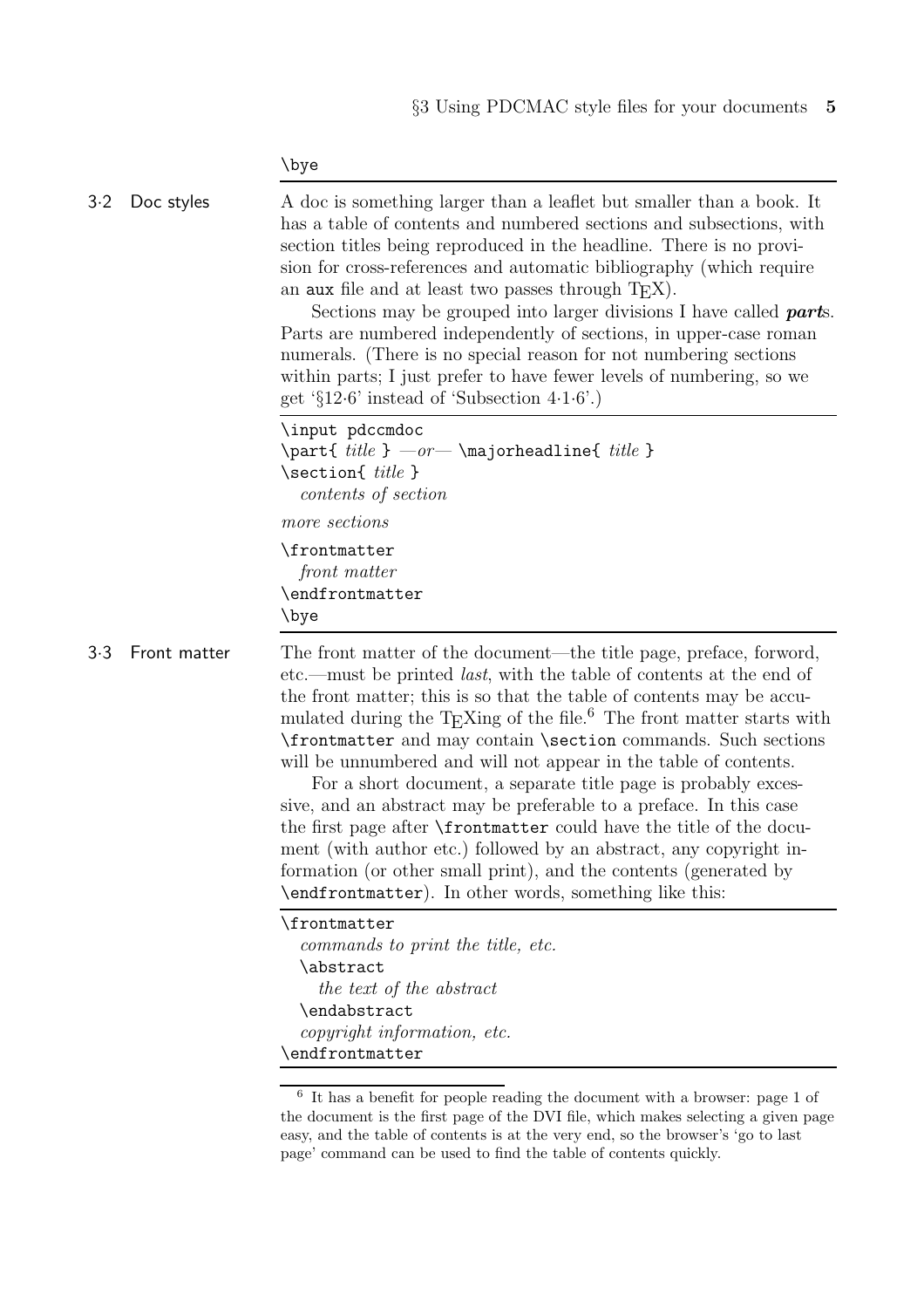For a longer document, there will be a separate title page and perhaps a preface.

| \frontmatter                                                          |
|-----------------------------------------------------------------------|
| \titlepage                                                            |
| commands to print the title, etc.                                     |
| \splittitlepage                                                       |
| print copyright information, etc.                                     |
| \endtitlepage                                                         |
| \section{Preface}                                                     |
| text of preface, etc.                                                 |
| \endfrontmatter                                                       |
| The macro <i>\splittitlepage</i> marks the division between the title |
| page (title recto page i) and the back of the title page (title verse |

page (title recto, page i) and the back of the title page (title verso, page ii), which is where copyright information goes. When formatting for one-sided printing, the copyright information belongs on the title recto, because the title verso will be blank, so \splittitle instead does \vfill.

3·4 New symbols Several new symbols common to Malvern A and PostScript fonts are added (listed in Table 3). Approximations built from other glyphs are available in Computer Modern documents.

**Table 3** New symbols

| ⊠<br>0/00 | \cents<br>\currency<br>\permille | ® | \pounds<br>\lguillemet<br>\registered | $\mathbf{a}$ | \ven<br>\rguillemet<br>orda | $\overline{0}$ | \florin<br>\gbdecimal<br>\ordo |
|-----------|----------------------------------|---|---------------------------------------|--------------|-----------------------------|----------------|--------------------------------|
|           |                                  |   |                                       |              | $\langle$ dag               |                | \ddag                          |

The symbols in the last row are 'new' in the sense that they will change according to the current font when using Malvern or PostScript fonts.

The maths symbols in Table 4 will be in the current \rm font (fam 0) in PostScript documents.

**Table 4** Maths symbols taken from Adobe's latin character set

|           |            |           | $\overline{\phantom{a}}$ | ._      |      |
|-----------|------------|-----------|--------------------------|---------|------|
|           | \backslash | \setminus | $\sim$                   | sim     | ∖mid |
| $\bullet$ | \bullet    | lbrace    |                          | \rbrace |      |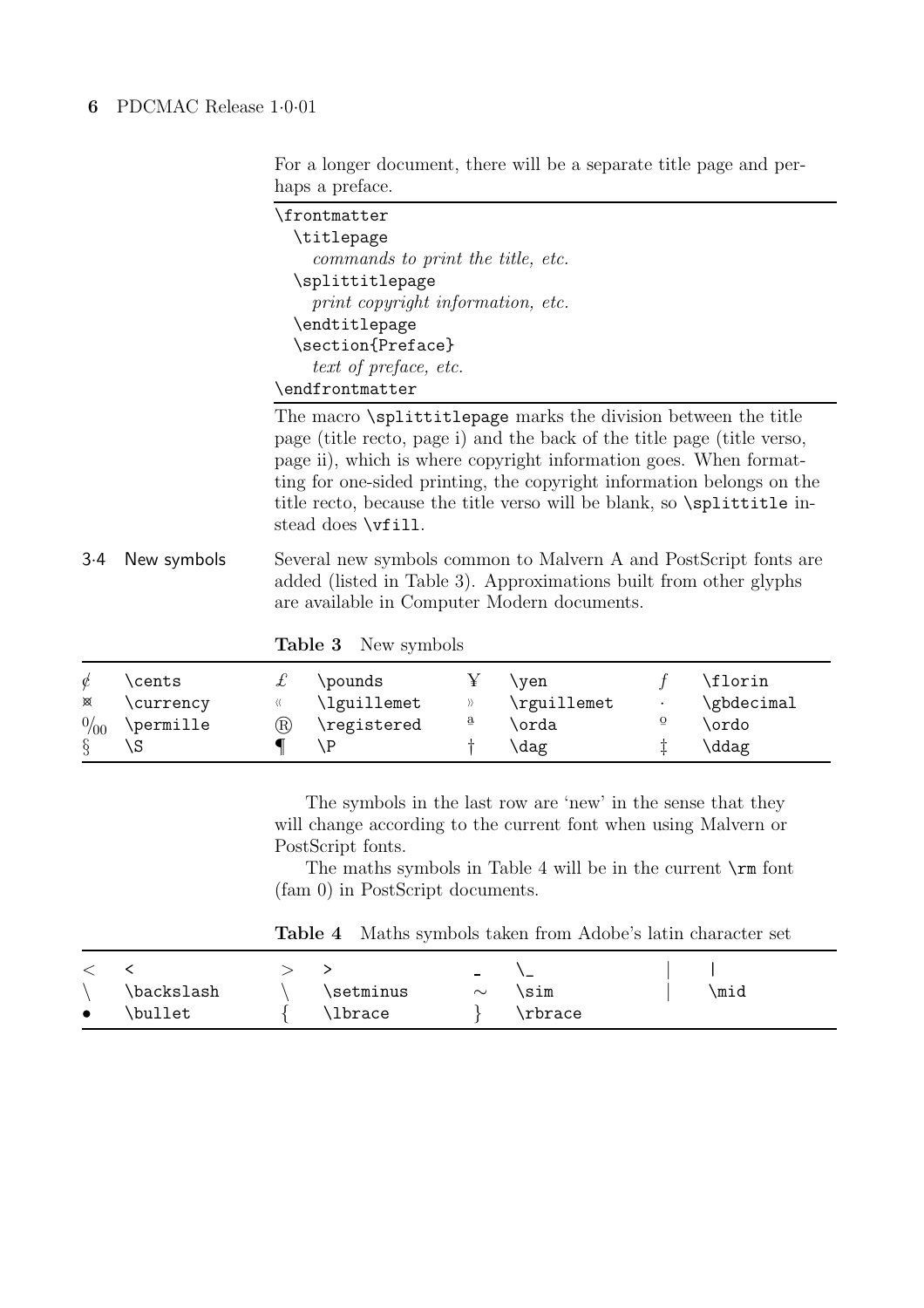# 4 Appendix

4·1 File suffixes In this document, 'a foo file' refers to a file of the type conventionally given a name ending in  $\cdot$ -.foo' (using lower case because  $TEX$ file names are always given in lower case). This table lists some conventional file name suffixes used for files in this package.

| Suffix                    | Origin                       | Meaning                                                                                                                                                                                                                                                                                                                                                         |  |  |  |
|---------------------------|------------------------------|-----------------------------------------------------------------------------------------------------------------------------------------------------------------------------------------------------------------------------------------------------------------------------------------------------------------------------------------------------------------|--|--|--|
| 1                         | Unix                         | Manual page for a program, in <b>nroff</b> format.                                                                                                                                                                                                                                                                                                              |  |  |  |
| def                       | $L^{a}T$ <sub>F</sub> $X$ 2e | Definitions used by macro files but not expected to be referred to di-<br>rectly in user documents.                                                                                                                                                                                                                                                             |  |  |  |
| dtx                       | $L^{a}T$ <sub>E</sub> $X$ 2e | Documented T <sub>E</sub> X macros—a file which combines macro definitions<br>with their printed documentation.                                                                                                                                                                                                                                                 |  |  |  |
| eps                       | Adobe                        | An EPSF (Encapsulated PostScript Format) file.                                                                                                                                                                                                                                                                                                                  |  |  |  |
| fig                       | Fig                          | A picture file in Fig's undocumented format.                                                                                                                                                                                                                                                                                                                    |  |  |  |
| fnt                       | <b>PDCMAC</b>                | Font list—a list of fonts used in a document, generated by the<br>PDCFSEL macros.                                                                                                                                                                                                                                                                               |  |  |  |
| in                        | <b>GNU</b>                   | Template for a configuration file—when using the configure script,<br>the file foo is generated from the template foo.in.                                                                                                                                                                                                                                       |  |  |  |
| tex                       | $T_{E}X$                     | (1) A plain T <sub>E</sub> X document. (2) A plain T <sub>E</sub> X definition file.                                                                                                                                                                                                                                                                            |  |  |  |
| tgz                       | <b>GNU</b>                   | A Unix tar archive, compressed with GNU zip. (Same as tar.gz.)                                                                                                                                                                                                                                                                                                  |  |  |  |
| txt                       | traditional                  | Plain ASCII text, readable on the terminal.                                                                                                                                                                                                                                                                                                                     |  |  |  |
| zip                       | ?PKZIP                       | An MS-DOS PKZIP archive.                                                                                                                                                                                                                                                                                                                                        |  |  |  |
| List of files<br>4.2      |                              | Here is a list of files supplied with the package. A list of the files gen-<br>erated from these—the definition files, used in documents—form the<br>next section.<br>All the names are chosen so that they may be copied onto, say,<br>an ISO 9660 <sup>7</sup> or MS-DOS file system and back to a sensible file sys-<br>tem without the names being changed. |  |  |  |
|                           |                              | Table 6<br>Files supplied in the package.                                                                                                                                                                                                                                                                                                                       |  |  |  |
| File                      |                              | Contents                                                                                                                                                                                                                                                                                                                                                        |  |  |  |
| 00readme.txt<br>configure |                              | Brief description of the package.<br>A shell script used to automatically configure the makefile for Unix<br>systems. (This is an unavoidable exception to the rule that names<br>are ISO-9660-compatible.)                                                                                                                                                     |  |  |  |

**Table 5** File suffixes used in this package

<sup>7</sup> See note 1 on page 2.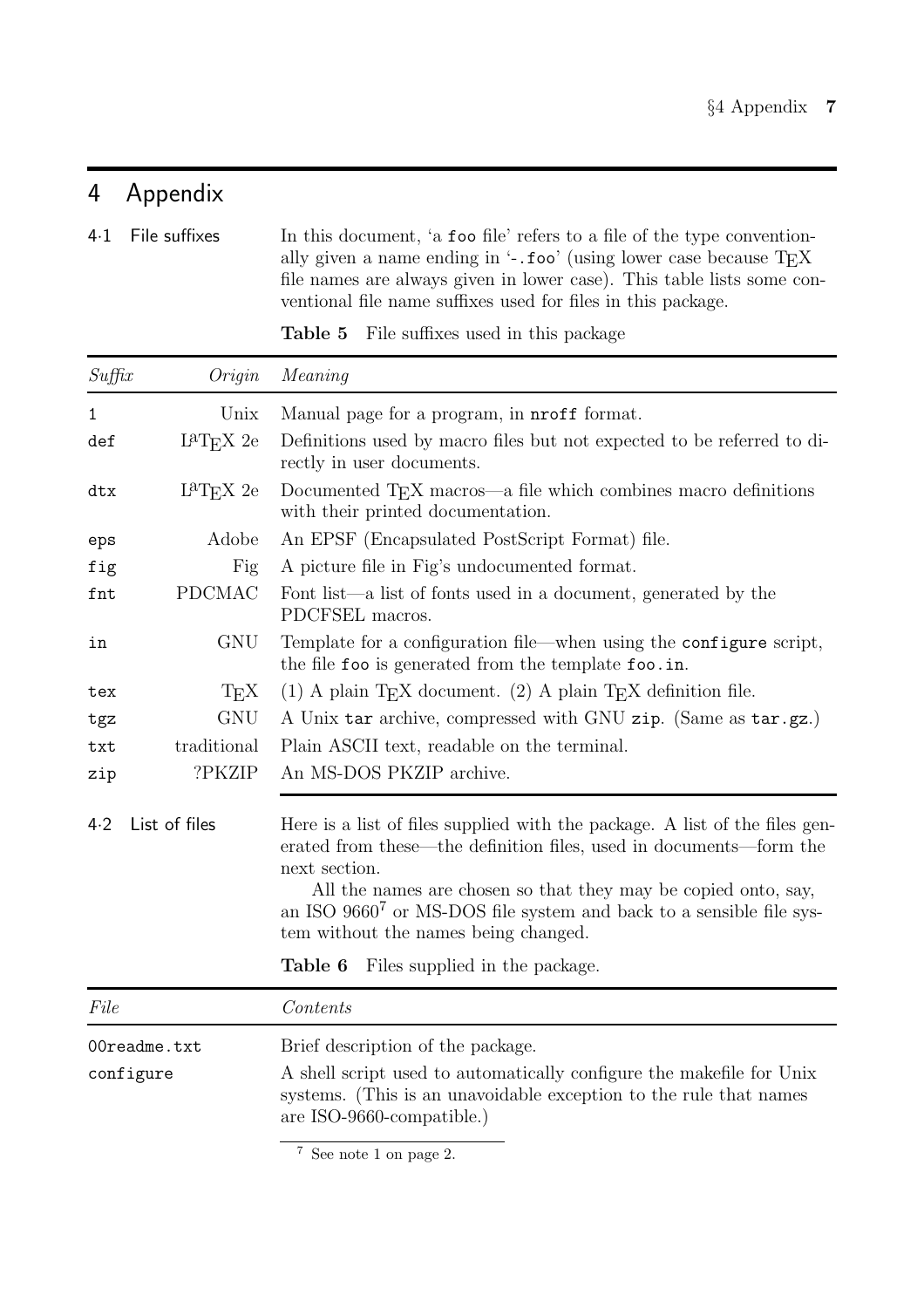## **8** PDCMAC Release 1·0·01

| copying.tex           | A copy of the GNU General Public Licence, in T <sub>E</sub> Xable form.                                                                                                                                                                                                                                                  |
|-----------------------|--------------------------------------------------------------------------------------------------------------------------------------------------------------------------------------------------------------------------------------------------------------------------------------------------------------------------|
| copying.txt           | A copy of the GNU General Public Licence.                                                                                                                                                                                                                                                                                |
| dtxtags               | Shellscript for making tag files in $\texttt{etags}(1)$ format.                                                                                                                                                                                                                                                          |
| dtxtags.1             | A Unix manual entry for dtxtags. <sup>8</sup>                                                                                                                                                                                                                                                                            |
| fig2epsf              | A Unix shellscript that converts figures from Fig's format into<br>Encapsulated PostScript Format (EPSF) version 3.0 files. It uses<br>fig2dev (from the TransFig package) to do most of the work. (It<br>munges the PostScript code produced by fig2dev 2.1.4.1 so that it<br>will print and will work with Ghostview.) |
| fig2epsf.1            | A Unix manual page for fig2epsf.                                                                                                                                                                                                                                                                                         |
| install.txt           | Installation hints.                                                                                                                                                                                                                                                                                                      |
| makefile.in           | Template from which the configuration process generates a make-<br>file, used by Unix's make command to automate compilation and in-<br>stallation. Should be called Makefile.in but that's not ISO-9660-<br>compliant.                                                                                                  |
| magrmac.dtx           | Documentation for Malvern Greek macros. This replaces the file<br>magrmac.tex included in Malvern release $1.2$ .                                                                                                                                                                                                        |
| magrman.tex           | Brief user manual for magrmac.tex. This replaces the version dis-<br>tributed with Malvern 1.2. It requires some Malvern G fonts.                                                                                                                                                                                        |
| oput01.eps oput02.eps | Diagrams for pdcoput5.dtx. <sup>9</sup>                                                                                                                                                                                                                                                                                  |
| oput01.fig oput02.fig | Source code for the above figures (Fig format).                                                                                                                                                                                                                                                                          |
| pdcadobe.dtx          | Source code and documentation for pdcadobe.tex.                                                                                                                                                                                                                                                                          |
| pdccode.dtx           | Source code and documentation for pdccode.tex.                                                                                                                                                                                                                                                                           |
| pdccode.tex           | Macros used by dtx files. This file has to be included because<br>pdccode.dtx can't be TEXed without it.                                                                                                                                                                                                                 |
| pdccode2.tex          | An experimental variation allowing multiple simultaneous code files.                                                                                                                                                                                                                                                     |
| pdcfmt2.dtx           | Source code and documentation for formatting macros.                                                                                                                                                                                                                                                                     |
| pdcfsel.dtx           | Source code and documentation for font selection macros.                                                                                                                                                                                                                                                                 |
| pdcguide.dvi          | A copy of the user guide, already run through T <sub>E</sub> X.                                                                                                                                                                                                                                                          |
| pdcguide.tex          | This user guide for PDCMAC.                                                                                                                                                                                                                                                                                              |
| pdcl1maa.dtx          | Source code and documentation for pdcl1maa.tex.                                                                                                                                                                                                                                                                          |
| pdcmacvn.tex          | Version number for the whole package.                                                                                                                                                                                                                                                                                    |
| pdcmisc.dtx           | Source code and documentation for some small macro files.                                                                                                                                                                                                                                                                |
| pdcmondo.tex          | Makes a combined listing of all the dtx files (except pdcsty.dtx).                                                                                                                                                                                                                                                       |
| pdcoput5.dtx          | Source code and documentation for an output routine.                                                                                                                                                                                                                                                                     |
|                       |                                                                                                                                                                                                                                                                                                                          |

This (and three more shellscripts used in the makefile) are not intended to be installed anywhere, but I included manual pages just in case they are—or in case the installer is curious as to what these scripts do.

<sup>9</sup> The second edition of the *PostScript Language Reference Manual* says these should be called '-.epsf', but such names are not ISO-9660-compliant, so I have switched to '-.eps'.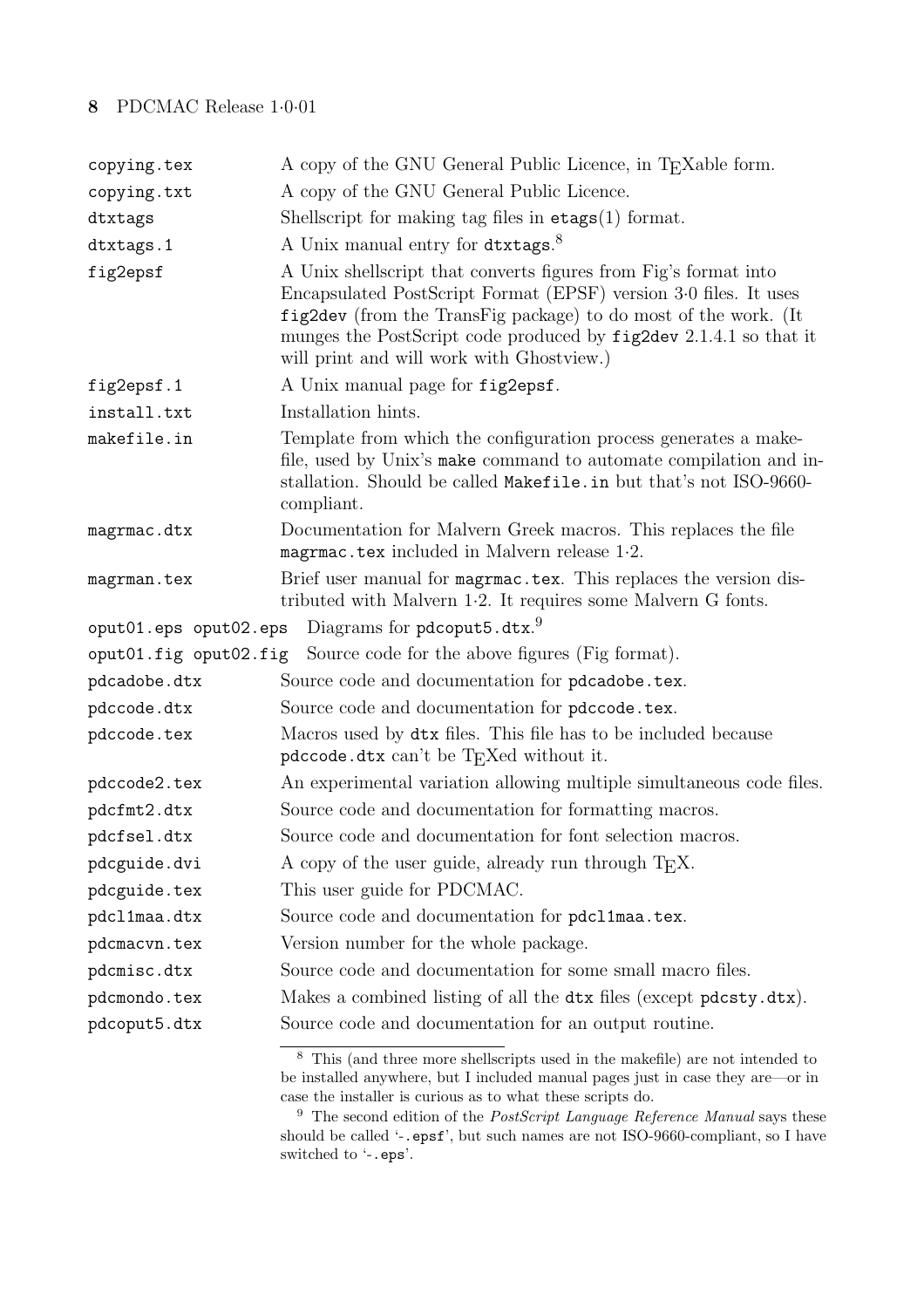| pdcsty.dtx                         | Source code and documentation for style files (pdccmdoc.tex,<br>ma55doc.tex, etc.).                                                                                                                                                                                                                                                                                                                                             |  |  |  |  |  |
|------------------------------------|---------------------------------------------------------------------------------------------------------------------------------------------------------------------------------------------------------------------------------------------------------------------------------------------------------------------------------------------------------------------------------------------------------------------------------|--|--|--|--|--|
| pinstall                           | A Unix shells cript that substitutes for the install command on sys-<br>tems which don't have GNU install. <sup>10</sup>                                                                                                                                                                                                                                                                                                        |  |  |  |  |  |
| pinstall.1                         | A Unix manual page for pinstall.                                                                                                                                                                                                                                                                                                                                                                                                |  |  |  |  |  |
| pmkdir                             | A Unix shellscript used to create a directory. Unlike plain molation-<br>it creates parent directories of the specified directory if they do not<br>exist. This would be called pook direction but that name is not ISO-<br>9660-compliant.                                                                                                                                                                                     |  |  |  |  |  |
| pmkdir.1                           | A Unix manual page for pmkdir.                                                                                                                                                                                                                                                                                                                                                                                                  |  |  |  |  |  |
| version.txt                        | List of the version identifiers of the dtx files and the shells cripts that<br>come with the package.                                                                                                                                                                                                                                                                                                                           |  |  |  |  |  |
| List of definition<br>4.3<br>files | The following files are the ones that are intended to go in the $T_{F}X$<br>inputs area and to be used in documents. Here a <b>macro file</b> is sim-<br>ply a file of T <sub>E</sub> X definitions; a <i>style file</i> is a higher-level definition<br>file that specifies most of the things that affect the style of a doc-<br>ument (layout, fonts, macros, etc.). Style files start by reading a<br>bunch of macro files. |  |  |  |  |  |
|                                    | <b>Table 7</b> Files generated from the dtx files.                                                                                                                                                                                                                                                                                                                                                                              |  |  |  |  |  |

| File         | Contents                                                                                                                                                                                                                                                                                                                                                                                                                                                                                                                                                                                                                  |
|--------------|---------------------------------------------------------------------------------------------------------------------------------------------------------------------------------------------------------------------------------------------------------------------------------------------------------------------------------------------------------------------------------------------------------------------------------------------------------------------------------------------------------------------------------------------------------------------------------------------------------------------------|
| ma55doc.tex  | Style file for short documents with Malvern 55 as the text font. A<br>table of contents and page headlines are generated automatically.                                                                                                                                                                                                                                                                                                                                                                                                                                                                                   |
| ma551ft.tex  | Style file for very short documents with Malvern 55 as the text font.<br>'Leaflet'-class documents have no table of contents.                                                                                                                                                                                                                                                                                                                                                                                                                                                                                             |
| magrmac.tex  | Macros for typesetting in Greek with Malvern fonts (or any font<br>with the Malvern G encoding). There is a brief user's guide in<br>magrman.tex.                                                                                                                                                                                                                                                                                                                                                                                                                                                                         |
| pdcadobe.tex | Support for fonts with the Adobe Standard Roman and Adobe<br>Symbol repertoires <sup>11</sup> in the dvi file, and ISO 8859–1 (Latin-1) con-<br>ventions in the manuscript file. The output encoding actually used is<br>that variation on T <sub>F</sub> X Text generated by the <b>afm2tfm</b> that comes<br>with DVIPS. Newer T <sub>E</sub> X systems should instead use PostScript<br>fonts with (a subset of) the 1990 Cork encoding. <sup>12</sup> This file actu-<br>ally combines two functions: (1) making the various symbols avail-<br>abe via commands like $\pmb{\omega}$ and (2) making Latin-1 characters |
|              | $^{\rm 10}$ I am not going to bother trying to make a makefile that will work with all<br>the different versions of install, since there is no easy way to tell them apart<br>and they are mutually incompatible.<br>The <b>repertoire</b> of an encoding scheme is the set of characters/glyphs it in-<br>cludes. Since PostScript fonts may be easily re-encoded, repertoire is more signif-<br>icant then the actual encoding.                                                                                                                                                                                         |

<sup>&</sup>lt;sup>12</sup> Variously called 'DC', 'EC', 'T1', and 'T<sub>E</sub>X Extended Text—Latin', and described in  $TUGboat$  10#4.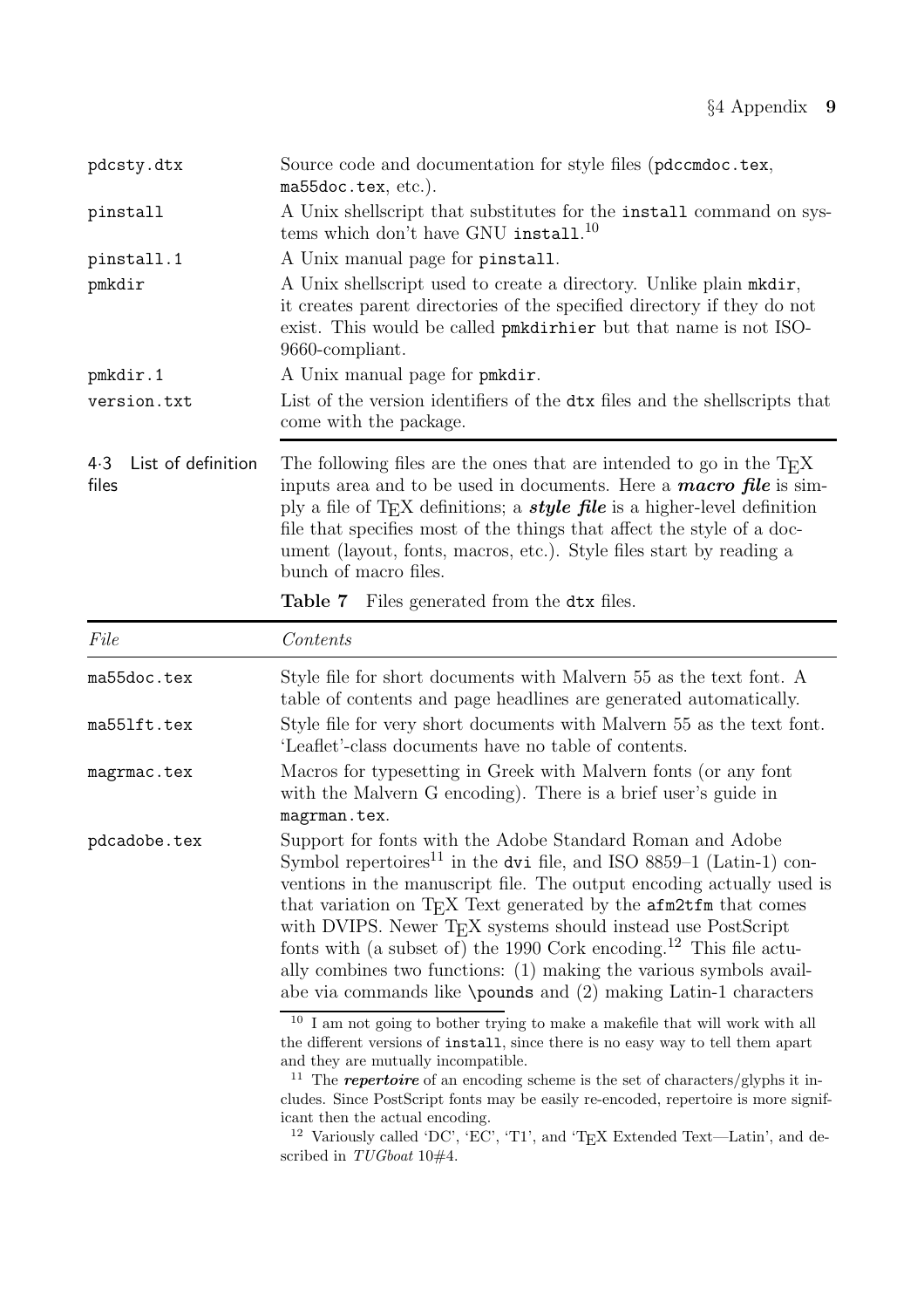### **10** PDCMAC Release 1·0·01

in the manuscript produce corresponding characters in the output. Described in pdcadobe.dtx. pdccmdoc.tex Style file for short documents with Computer Modern Roman as the text font. A table of contents and page headlines are generated automatically. pdccmlft.tex Style file for very short documents with Computer Modern Roman as the text font. 'Leaflet'-class documents have no table of contents. pdcfmt2.tex Macros for formatting text—bulleted and numbered lists, syntax descriptions, verbatim text, headings, etc. Most of the facilities used by the style files come from this file. pdcfsel.tex Macros for selecting fonts. Fonts are organized into *fontset*s (selected with macros with names like \bodyfonts) in which fonts are selected with nicknames like  $\it \iota$ ,  $\it \iota$  (specified at the start of the document using template macros). pdchyex.tex Some random British English hyphenation exceptions (developed while I was using American English hyphenation paterns). You may not want to use this. Described in pdcmisc.dtx. pdcimth.tex Make letters in maths formulas come out in text italic instead of math italic. Useful if the body font isn't CMR, or if multiple-letter identifiers are used. Described in pdcmisc.dtx. pdcl1maa.tex Support for documents with using the ISO 8859–1 (Latin-1) character set in the manuscript file and fonts with Malvern A encoding in the dvi file. Described in pdcl1maa.dtx.  $\mathsf{pdccmsub.tex}$   $\blacksquare$  Define some Malvern A and PostScript glyphs (like  $\mathbb{Y},\, \textcircled{k})$  by overprinting CM glyphs. Described in pdcmisc.dtx. pdcmigr.tex Make Greek capitals in maths mode use math italic (fam 1) letters instead of letters from the roman font. Especially useful when there are no Greek caps in the roman font. Described in pdcmisc.dtx. 4·4 Obselete files The following macro files were included with the Malvern 1·0 distribution, but were not intended to be installed. Nevertheless they appear to have been copied into some older versions of the UnixTEX distribution. They are obselete, and their successors have new names (intended to reduce the chance of accidental clashes). I'd appreciate people removing them from their TEX systems. formac.tex parmac.tex utils.tex ssoutput.tex ldfonts.tex malvern.tex cmdoc.tex

The following documents are similarly obselete and should not be in the macros directory anyway.

aboutmalvern.tex latexfmv.tex

The following macro files have the new-style names, but are superseded by PDCMAC 1·0 files. You are not required to remove then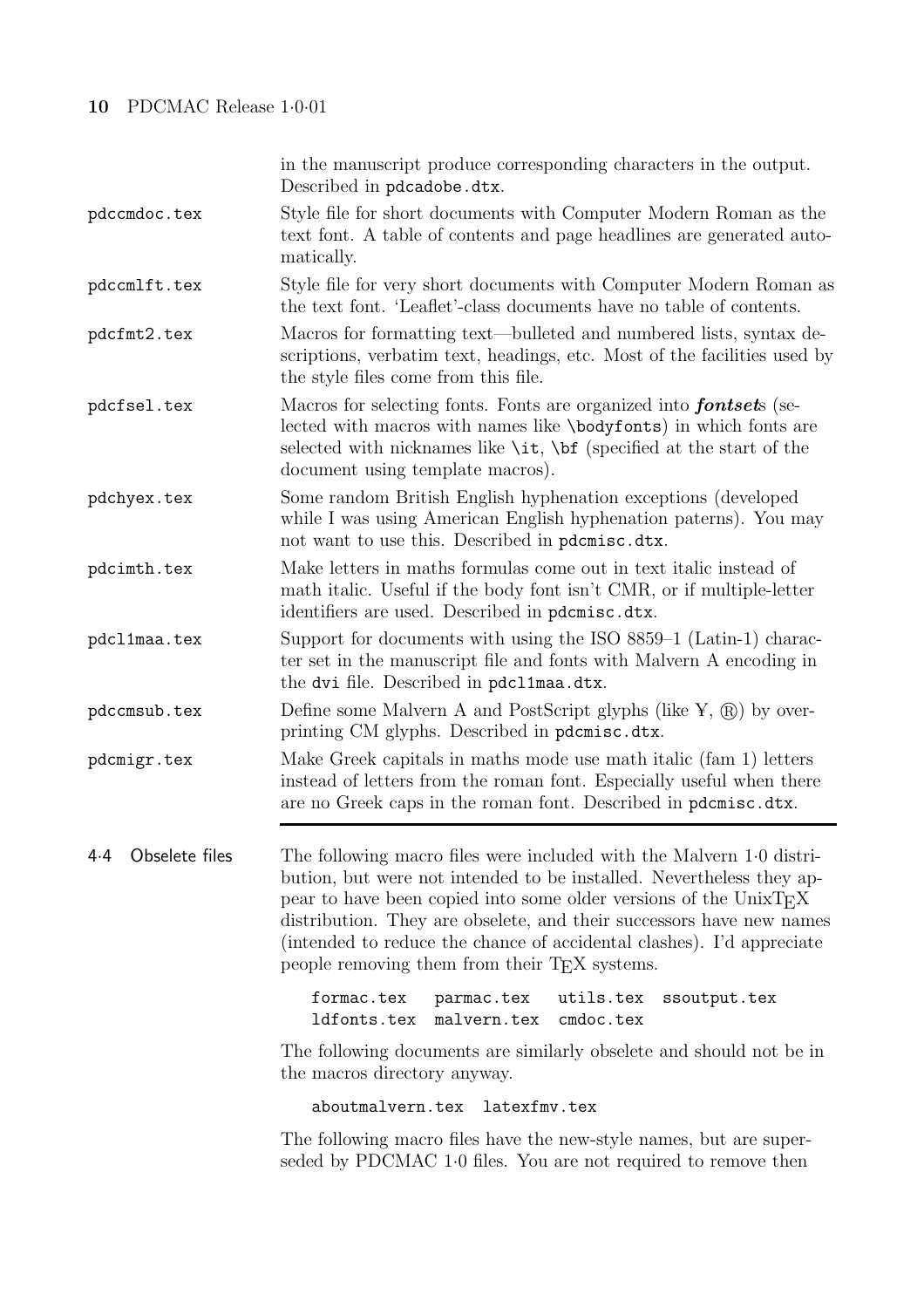if you have documents using them. Fortunately, they appear not to have been absorbed by the UnixT<sub>EX</sub> distribution anyway.

pdcfmt.tex pdcpars.tex pdcutil.tex pdcoput.tex

The new versions will have the major number of their version ID appended to their names (e.g., pdcfmt2.tex), and this way new and old versions may coexist, allowing older documents to still be processed by T<sub>E</sub>X. The functionality of pdcpars.tex and pdcfmt.tex have been taken over by pdcfmt2.tex.

### 4.5 GNU General Public License<sup>13</sup>

Version 2, June 1991

Copyright  $\odot$  1989, 1991 Free Software Foundation, Inc., 675 Mass Ave, Cambridge, MA 02139, USA

Everyone is permitted to copy and distribute verbatim copies of this license document, but changing it is not allowed.

**Preamble** The licenses for most software are designed to take away your freedom to share and change it. By contrast, the GNU General Public License is intended to guarantee your freedom to share and change free software–to make sure the software is free for all its users. This General Public License applies to most of the Free Software Foundation's software and to any other program whose authors commit to using it. (Some other Free Software Foundation software is covered by the GNU Library General Public License instead.) You can apply it to your programs, too.

When we speak of free software, we are referring to freedom, not price. Our General Public Licenses are designed to make sure that you have the freedom to distribute copies of free software (and charge for this service if you wish), that you receive source code or can get it if you want it, that you can change the software or use pieces of it in new free programs; and that you know you can do these things.

To protect your rights, we need to make restrictions that forbid anyone to deny you these rights or to ask you to surrender the rights. These restrictions translate to certain responsibilities for you if you distribute copies of the software, or if you modify it.

For example, if you distribute copies of such a program, whether gratis or for a fee, you must give the recipients all the rights that you have. You must make sure that they, too, receive or can get the source code. And you must show them these terms so they know their rights.

We protect your rights with two steps: (1) copy-

right the software, and (2) offer you this license which gives you legal permission to copy, distribute and/or modify the software.

Also, for each author's protection and ours, we want to make certain that everyone understands that there is no warranty for this free software. If the software is modified by someone else and passed on, we want its recipients to know that what they have is not the original, so that any problems introduced by others will not reflect on the original authors' reputations.

Finally, any free program is threatened constantly by software patents. We wish to avoid the danger that redistributors of a free program will individually obtain patent licenses, in effect making the program proprietary. To prevent this, we have made it clear that any patent must be licensed for everyone's free use or not licensed at all.

The precise terms and conditions for copying, distribution and modification follow.

# **TERMS AND CONDITIONS FOR MODIFICATION**

1. This License applies to any program or other work which contains a notice placed by the copyright holder saying it may be distributed under the terms of this General Public License. The 'Program', below, refers to any such program or work, and a 'work based on the Program' means either the Program or any derivative work under copyright law: that is to say, a work containing the Program or a portion of it, either verbatim or with modifications and/or translated into another language. (Hereinafter, translation is included without limitation in the term 'modification'.) Each licensee is addressed as 'you'.

Activities other than copying, distribution and modification are not covered by this License; they are outside its scope. The act of running the Program is not restricted, and the output from the Program is covered only if its contents constitute a work based on the Program (independent of having

<sup>&</sup>lt;sup>13</sup> This licence is reproduced verbatim, therefore the American spelling is used.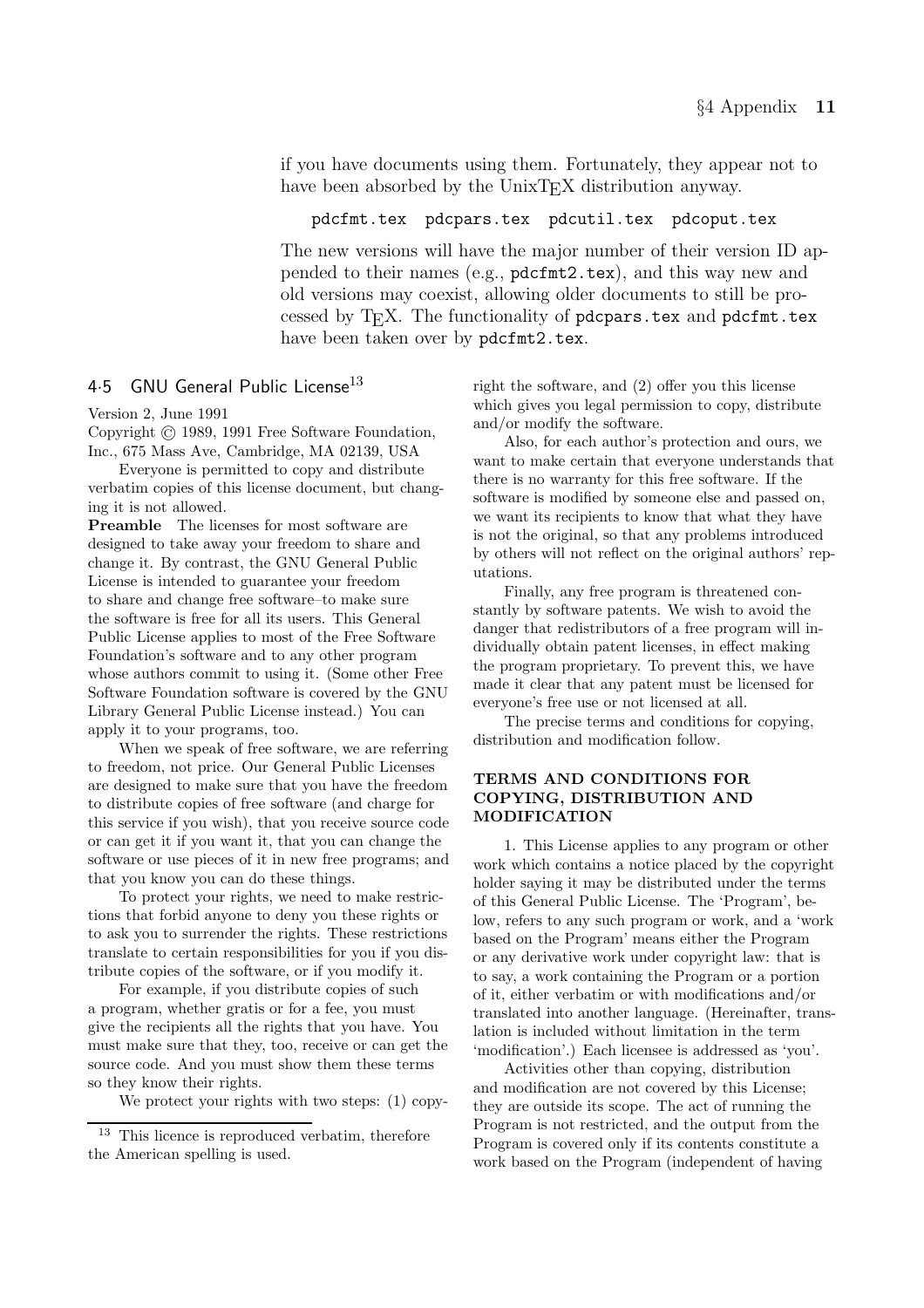been made by running the Program). Whether that is true depends on what the Program does.

2. You may copy and distribute verbatim copies of the Program's source code as you receive it, in any medium, provided that you conspicuously and appropriately publish on each copy an appropriate copyright notice and disclaimer of warranty; keep intact all the notices that refer to this License and to the absence of any warranty; and give any other recipients of the Program a copy of this License along with the Program.

You may charge a fee for the physical act of transferring a copy, and you may at your option offer warranty protection in exchange for a fee.

3. You may modify your copy or copies of the Program or any portion of it, thus forming a work based on the Program, and copy and distribute such modifications or work under the terms of Section 1 above, provided that you also meet all of these conditions:

- (*a*) You must cause the modified files to carry prominent notices stating that you changed the files and the date of any change.
- (*b*) You must cause any work that you distribute or publish, that in whole or in part contains or is derived from the Program or any part thereof, to be licensed as a whole at no charge to all third parties under the terms of this License.
- (*c*) If the modified program normally reads commands interactively when run, you must cause it, when started running for such interactive use in the most ordinary way, to print or display an announcement including an appropriate copyright notice and a notice that there is no warranty (or else, saying that you provide a warranty) and that users may redistribute the program under these conditions, and telling the user how to view a copy of this License. (Exception: if the Program itself is interactive but does not normally print such an announcement, your work based on the Program is not required to print an announcement.)

These requirements apply to the modified work as a whole. If identifiable sections of that work are not derived from the Program, and can be reasonably considered independent and separate works in themselves, then this License, and its terms, do not apply to those sections when you distribute them as separate works. But when you distribute the same sections as part of a whole which is a work based on the Program, the distribution of the whole must be on the terms of this License, whose permissions for other licensees extend to the entire whole, and thus

to each and every part regardless of who wrote it.

Thus, it is not the intent of this section to claim rights or contest your rights to work written entirely by you; rather, the intent is to exercise the right to control the distribution of derivative or collective works based on the Program.

In addition, mere aggregation of another work not based on the Program with the Program (or with a work based on the Program) on a volume of a storage or distribution medium does not bring the other work under the scope of this License.

4. You may copy and distribute the Program (or a work based on it, under Section 2) in object code or executable form under the terms of Sections 1 and 2 above provided that you also do one of the following:

- (*a*) Accompany it with the complete corresponding machine-readable source code, which must be distributed under the terms of Sections 1 and 2 above on a medium customarily used for software interchange; or,
- (*b*) Accompany it with a written offer, valid for at least three years, to give any third party, for a charge no more than your cost of physically performing source distribution, a complete machinereadable copy of the corresponding source code, to be distributed under the terms of Sections 1 and 2 above on a medium customarily used for software interchange; or,
- (*c*) Accompany it with the information you received as to the offer to distribute corresponding source code. (This alternative is allowed only for noncommercial distribution and only if you received the program in object code or executable form with such an offer, in accord with Subsection b above.)

The source code for a work means the preferred form of the work for making modifications to it. For an executable work, complete source code means all the source code for all modules it contains, plus any associated interface definition files, plus the scripts used to control compilation and installation of the executable. However, as a special exception, the source code distributed need not include anything that is normally distributed (in either source or binary form) with the major components (compiler, kernel, and so on) of the operating system on which the executable runs, unless that component itself accompanies the executable.

If distribution of executable or object code is made by offering access to copy from a designated place, then offering equivalent access to copy the source code from the same place counts as distri-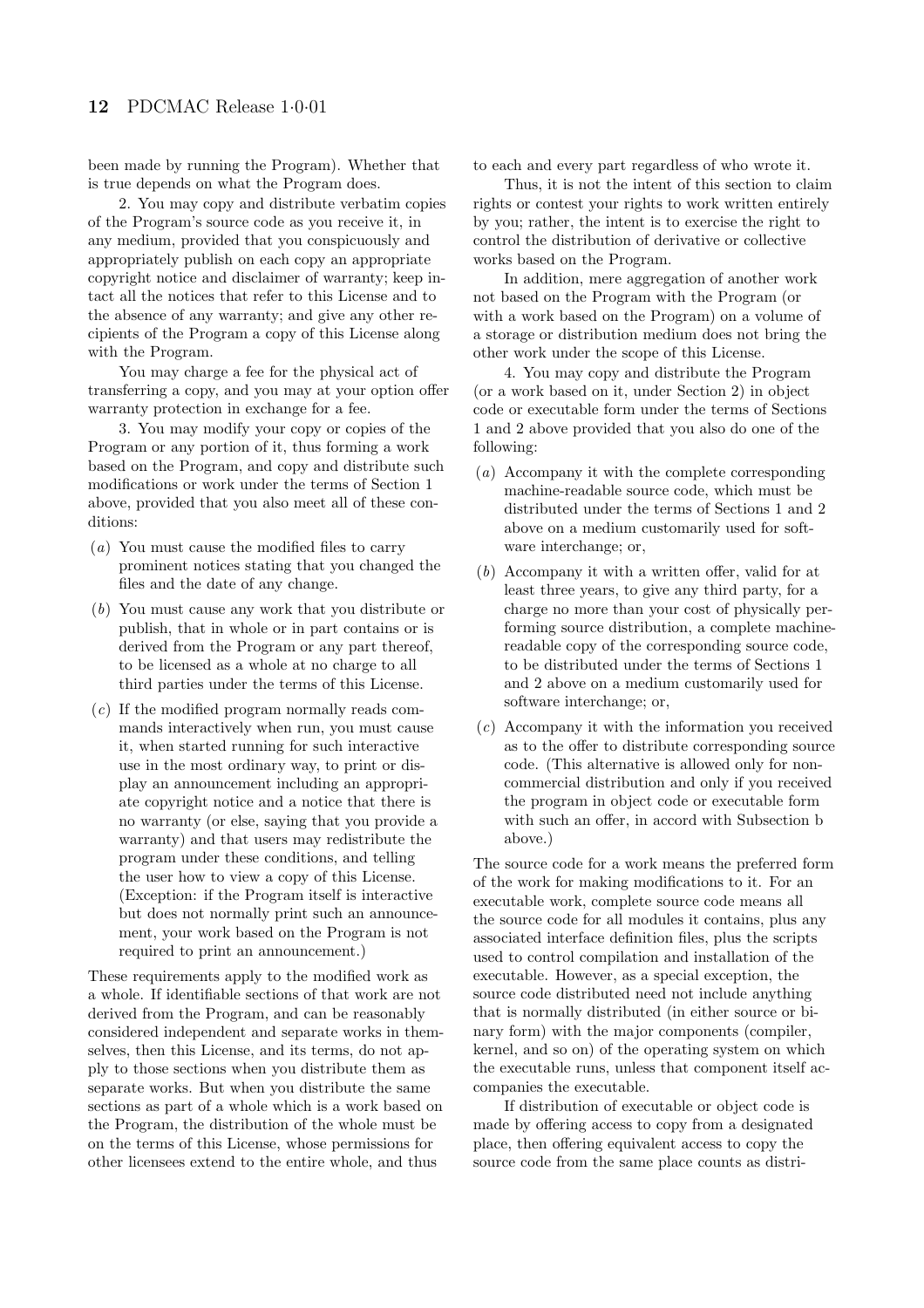bution of the source code, even though third parties are not compelled to copy the source along with the object code.

5. You may not copy, modify, sublicense, or distribute the Program except as expressly provided under this License. Any attempt otherwise to copy, modify, sublicense or distribute the Program is void, and will automatically terminate your rights under this License. However, parties who have received copies, or rights, from you under this License will not have their licenses terminated so long as such parties remain in full compliance.

6. You are not required to accept this License, since you have not signed it. However, nothing else grants you permission to modify or distribute the Program or its derivative works. These actions are prohibited by law if you do not accept this License. Therefore, by modifying or distributing the Program (or any work based on the Program), you indicate your acceptance of this License to do so, and all its terms and conditions for copying, distributing or modifying the Program or works based on it.

7. Each time you redistribute the Program (or any work based on the Program), the recipient automatically receives a license from the original licensor to copy, distribute or modify the Program subject to these terms and conditions. You may not impose any further restrictions on the recipients' exercise of the rights granted herein. You are not responsible for enforcing compliance by third parties to this License.

8. If, as a consequence of a court judgment or allegation of patent infringement or for any other reason (not limited to patent issues), conditions are imposed on you (whether by court order, agreement or otherwise) that contradict the conditions of this License, they do not excuse you from the conditions of this License. If you cannot distribute so as to satisfy simultaneously your obligations under this License and any other pertinent obligations, then as a consequence you may not distribute the Program at all. For example, if a patent license would not permit royalty-free redistribution of the Program by all those who receive copies directly or indirectly through you, then the only way you could satisfy both it and this License would be to refrain entirely from distribution of the Program.

If any portion of this section is held invalid or unenforceable under any particular circumstance, the balance of the section is intended to apply and the section as a whole is intended to apply in other circumstances.

It is not the purpose of this section to induce you to infringe any patents or other property right claims or to contest validity of any such claims;

this section has the sole purpose of protecting the integrity of the free software distribution system, which is implemented by public license practices. Many people have made generous contributions to the wide range of software distributed through that system in reliance on consistent application of that system; it is up to the author/donor to decide if he or she is willing to distribute software through any other system and a licensee cannot impose that choice.

This section is intended to make thoroughly clear what is believed to be a consequence of the rest of this License.

9. If the distribution and/or use of the Program is restricted in certain countries either by patents or by copyrighted interfaces, the original copyright holder who places the Program under this License may add an explicit geographical distribution limitation excluding those countries, so that distribution is permitted only in or among countries not thus excluded. In such case, this License incorporates the limitation as if written in the body of this License.

10. The Free Software Foundation may publish revised and/or new versions of the General Public License from time to time. Such new versions will be similar in spirit to the present version, but may differ in detail to address new problems or concerns.

Each version is given a distinguishing version number. If the Program specifies a version number of this License which applies to it and 'any later version', you have the option of following the terms and conditions either of that version or of any later version published by the Free Software Foundation. If the Program does not specify a version number of this License, you may choose any version ever published by the Free Software Foundation.

11. If you wish to incorporate parts of the Program into other free programs whose distribution conditions are different, write to the author to ask for permission. For software which is copyrighted by the Free Software Foundation, write to the Free Software Foundation; we sometimes make exceptions for this. Our decision will be guided by the two goals of preserving the free status of all derivatives of our free software and of promoting the sharing and reuse of software generally.

12. BECAUSE THE PROGRAM IS LICENSED FREE OF CHARGE, THERE IS NO WARRANTY FOR THE PROGRAM, TO THE EXTENT PERMITTED BY APPLICABLE LAW. EXCEPT WHEN OTHERWISE STATED IN WRITING THE COPYRIGHT HOLDERS AND/OR OTHER PARTIES PROVIDE THE PROGRAM 'AS IS'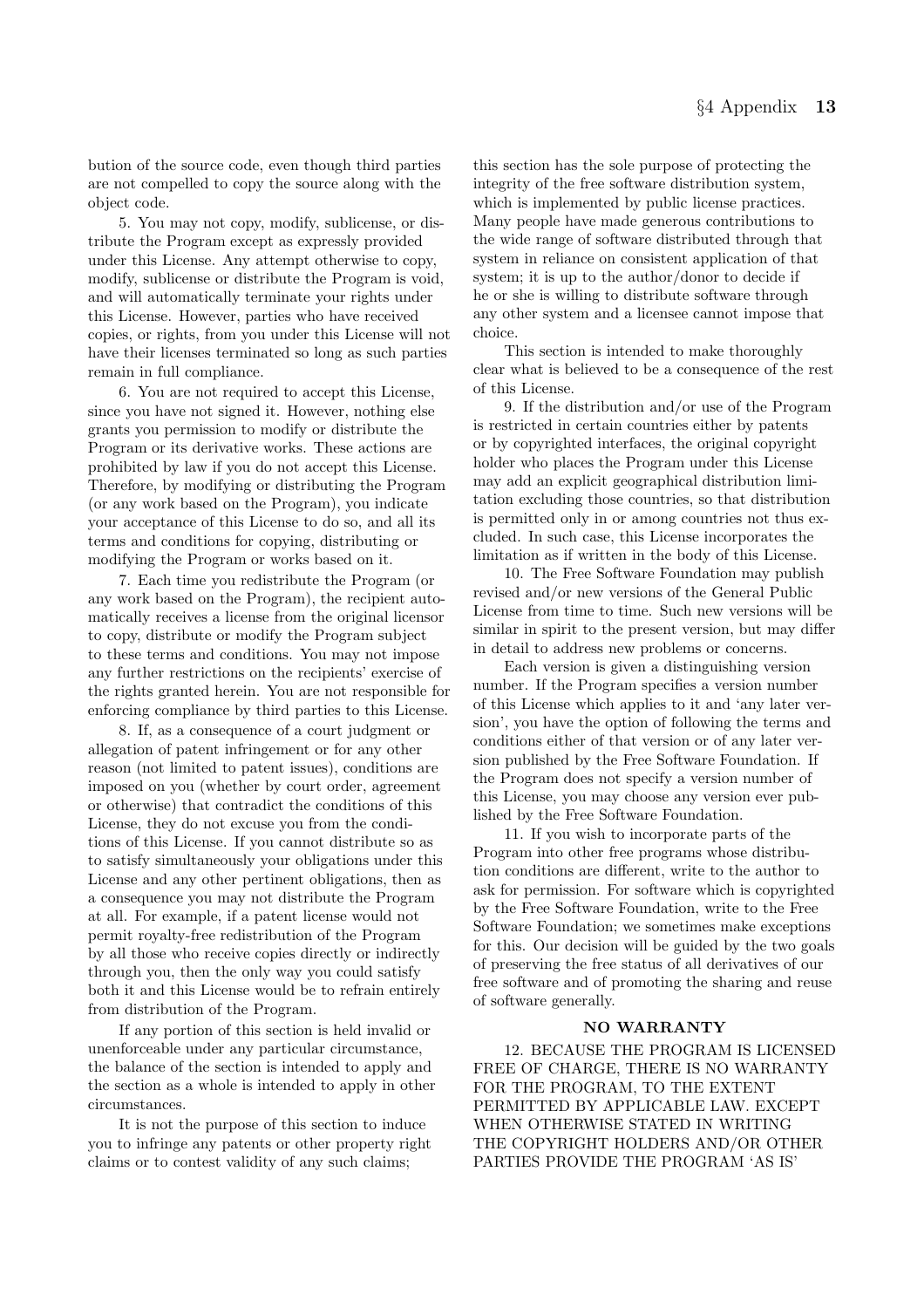WITHOUT WARRANTY OF ANY KIND, EITHER EXPRESSED OR IMPLIED, INCLUDING, BUT NOT LIMITED TO, THE IMPLIED WARRANTIES OF MERCHANTABILITY AND FITNESS FOR A PARTICULAR PURPOSE. THE ENTIRE RISK AS TO THE QUALITY AND PERFORMANCE OF THE PROGRAM IS WITH YOU. SHOULD THE PROGRAM PROVE DEFECTIVE, YOU ASSUME THE COST OF ALL NECESSARY SERVICING, REPAIR OR CORRECTION.

13. IN NO EVENT UNLESS REQUIRED BY APPLICABLE LAW OR AGREED TO IN WRITING WILL ANY COPYRIGHT HOLDER, OR ANY OTHER PARTY WHO MAY MODIFY AND/OR REDISTRIBUTE THE PROGRAM AS PERMITTED ABOVE, BE LIABLE TO YOU FOR DAMAGES, INCLUDING ANY GENERAL, SPECIAL, INCIDENTAL OR CONSEQUENTIAL DAMAGES ARISING OUT OF THE USE OR INABILITY TO USE THE PROGRAM (INCLUDING BUT NOT LIMITED TO LOSS OF DATA OR DATA BEING RENDERED INACCURATE OR LOSSES SUSTAINED BY YOU OR THIRD PARTIES OR A FAILURE OF THE PROGRAM TO OPERATE WITH ANY OTHER PROGRAMS), EVEN IF SUCH HOLDER OR OTHER PARTY HAS BEEN ADVISED OF THE POSSIBILITY OF SUCH DAMAGES.

#### **END OF TERMS AND CONDITIONS**

**Programs** If you develop a new program, and you want it to be of the greatest possible use to the public, the best way to achieve this is to make it free software which everyone can redistribute and change under these terms.

To do so, attach the following notices to the program. It is safest to attach them to the start of each source file to most effectively convey the exclusion of warranty; and each file should have at least the 'copyright' line and a pointer to where the full notice is found.

#### *one line to give the program's name and a brief idea of what it does*

Copyright (C) 19*yy name of author*

This program is free software; you can redistribute it and/or modify it under the terms of the GNU General Public License as published by the Free Software Foundation; either version

2 of the License, or (at your option) any later version.

This program is distributed in the hope that it will be useful, but WITHOUT ANY WARRANTY; without even the implied warranty of MERCHANTABILITY or FITNESS FOR A PARTICULAR PURPOSE. See the GNU General Public License for more details.

You should have received a copy of the GNU General Public License along with this program; if not, write to the Free Software Foundation, Inc., 675 Mass Ave, Cambridge, MA 02139, USA.

Also add information on how to contact you by electronic and paper mail.

If the program is interactive, make it output a short notice like this when it starts in an interactive mode:

Gnomovision version 69, Copyright (C) 19YY NAME OF AUTHOR Gnomovision comes with ABSOLUTELY NO WARRANTY; for details type 'show w'. This is free software, and you are welcome to redistribute it under certain conditions; type 'show c' for details.

The hypothetical commands 'show w' and 'show c' should show the appropriate parts of the General Public License. Of course, the commands you use may be called something other than 'show w' and 'show c'; they could even be mouse-clicks or menu items—whatever suits your program.

You should also get your employer (if you work as a programmer) or your school, if any, to sign a 'copyright disclaimer' for the program, if necessary. Here is a sample; alter the names:

Yoyodyne, Inc., hereby disclaims all copyright interest in the program 'Gnomovision' (which makes passes at compilers) written by James Hacker.

SIGNATURE OF TY COON, 1 April 1989 Ty Coon, President of Vice

This General Public License does not permit incorporating your program into proprietary programs. If your program is a subroutine library, you may consider it more useful to permit linking proprietary applications with the library. If this is what you want to do, use the GNU Library General Public License instead of this License.